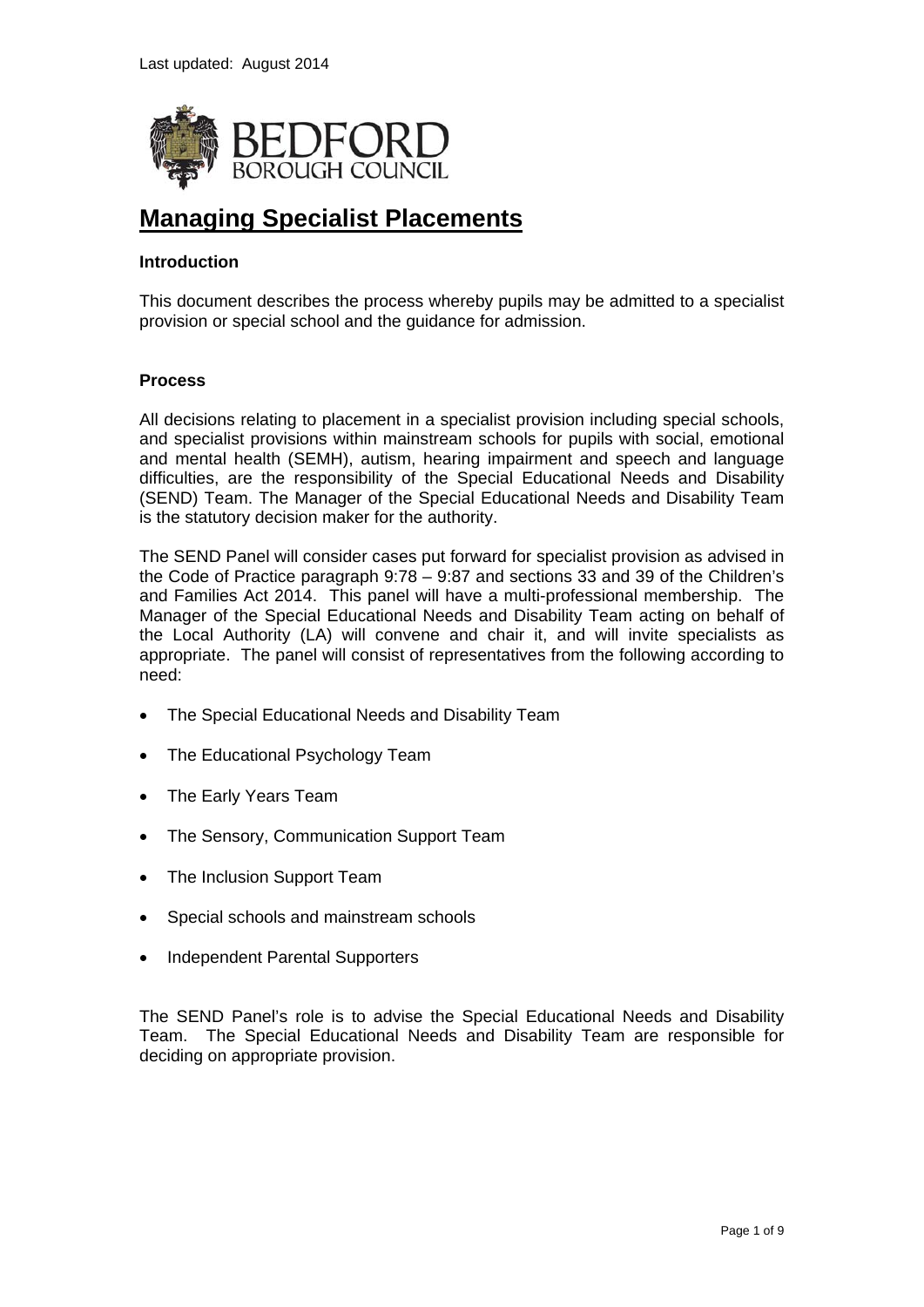Pupils will only be admitted to special schools and specialist provisions within mainstream schools for pupils with SEMH, autism, hearing impairment and Speech and Language Difficulties if they have an EHCP or statement, or in exceptional cases as identified by the Code of Practice Paragraphs 1:29 – 1:30 and outlined in the Guidance for Assessment and Emergency Placements.

Cases will be brought to the SEND Panel for discussion following an annual or interim review or at the proposed/draft statement/EHCP stage.

All decisions following the panel will be communicated verbally (where possible) and/or in writing to the parents.

## **Guidance for placement in a special school**

#### **SLD Schools**

## **General descriptors:**

Pupils with severe and profound learning difficulties are described as having severe cognitive impairments which have a major effect on their ability to engage with and participate in the school curriculum. They are likely to have associated difficulties in mobility and co-ordination, communication and the acquisition of social and personal independence skills.

Severe and profound learning difficulties are caused by either or a combination of biological impairment (e.g. genetic disorder) and/or trauma (e.g. anoxia). Such a degree of learning difficulty is evident early in life, unless caused later in life by trauma such as road traffic accident. Pupils with severe and profound learning difficulties have a life-long condition and are unlikely to be fully independent even in adult life. Such a degree of learning difficulty is not the result of social deprivation.

Pupils with severe and profound learning difficulties need specialist support in all areas of curricular access. This group of pupils require an approach to teaching that utilises the Early Years Foundation Stage Curriculum and the National Curriculum as a medium through which to teach priority areas of learning. The nature of the curriculum at St. John's requires such radical adaptations and significant additions that it cannot feasibly be replicated within the mainstream school setting. Traditional approaches to teaching such as differentiation (whether normal or significant) are not adequate responses to the depth and complexity of the learning disabilities experienced by so many pupils within this group. The separation of teaching and learning into discrete National Curriculum subject areas has little educational relevance for such pupils.

The specialist teaching approaches required to meet the exceptional needs of these pupils are possessed by teachers who have received specialist training and/or acquired the necessary mandatory qualifications. Classroom support staff require recognised training in line with agreed levels of specificity and consistency of programme delivery. Teaching requires collaborative support from therapists such as speech and language, occupation and physiotherapy as well as clinical and educational psychologists. Many of these pupils will have associated medical conditions and as such may require high levels of clinical support from trained nursing staff.

Where there has been standardised testing of cognitive functioning pupils will be assessed as being at a level below the 1st percentile at the full scale quotient.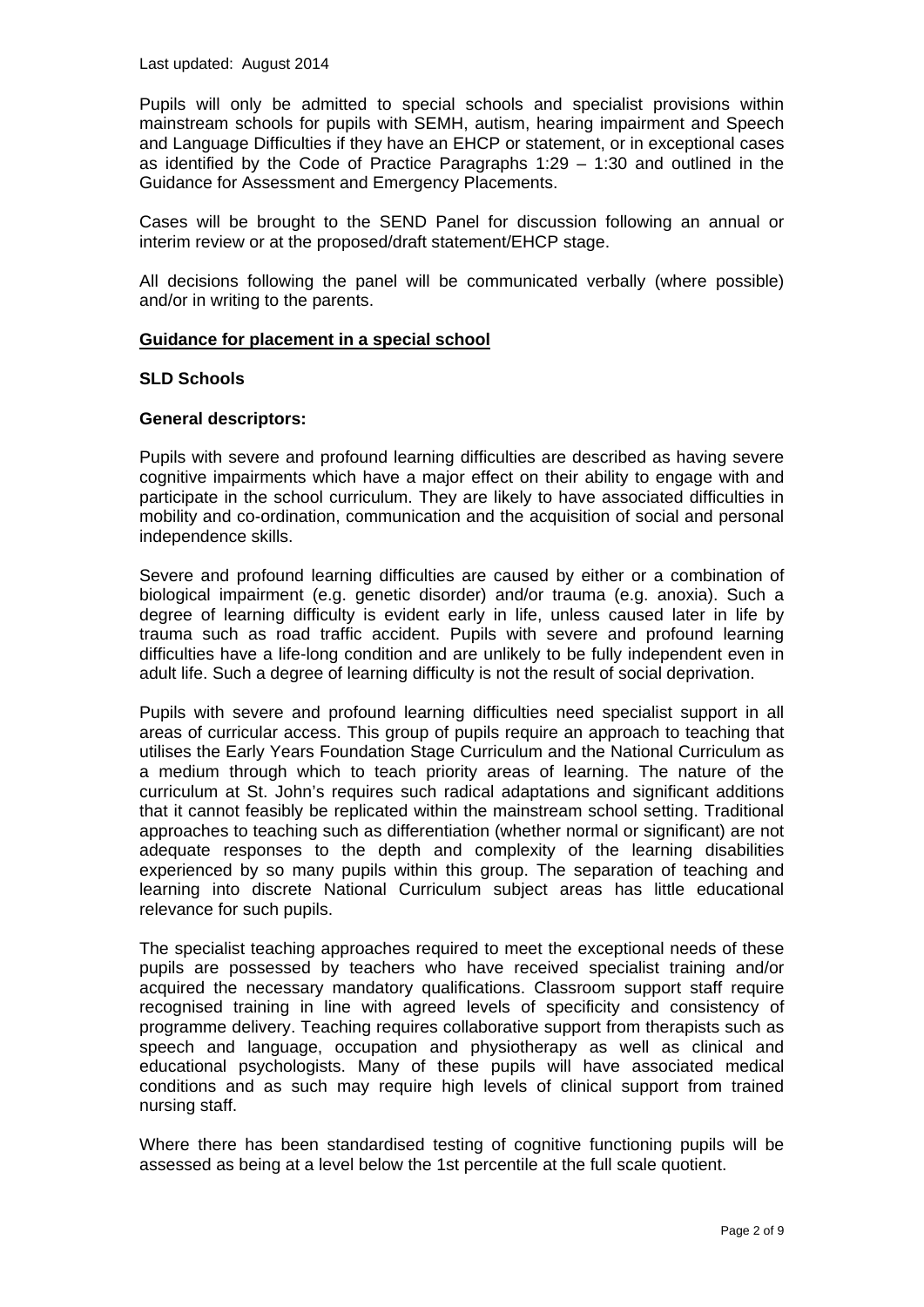# **Threshold levels of educational attainment**

Pupils with severe and profound learning difficulties will be attaining across all areas at levels of:

- P5 and below at end of KS 1
- P7 and below at end of KS 2
- 1C and below at end of KS 3

#### NB.

- (a) Achievement within the 'P' scales is likely to be uneven both across and within different subject areas. This implies that academic achievement is harder to realise and maintain for this pupil group. It is also harder to assess in a meaningful way. Attainment alone is not a sufficient indicator to identify degree of learning difficulty. An understanding and description of the means of access to learning and the curriculum required to meet such exceptional need is necessary for a more accurate assessment and description of learning difficulty.
- (b) Assessment of a pupil performing alone may be necessary for the purposes of diagnosis or required for school-wide and national data collection. It, however, underestimates the pupil's potential for learning as part of a group with adult guidance. An understanding of 'lateral' as well as 'linear' progression is required.

## **Specific descriptors:**

## *Autistic Spectrum Condition (ASC)*

Pupils who present with dual diagnosis (ASC and SLD) will have their degree of autism assessed separately from that of their learning difficulty. The needs of those with dual impairment are different from those presenting with a single S/PMLD diagnosis and as such additional approaches to teaching and learning are required. The implications of ASC may include:

- finding social interaction confusing or threatening and thus causing a tendency to withdraw from social encounters;
- failure to appreciate the purpose of language and communication and an innate inability to express wants and needs to others either verbally or by gesture;
- inability to understand gestures, facial expression, social signalling through eyepointing, body postures and communicative distances thus severely limiting the understanding of others' intentions and feelings;
- problems in sharing joint attention with others and an associated problem in understanding shared and separate perspectives on the world;
- lack of incidental or spontaneous learning and an associated difficulty in applying previously learned skills in novel situations, different location or without the presence of known adult or familiar cues;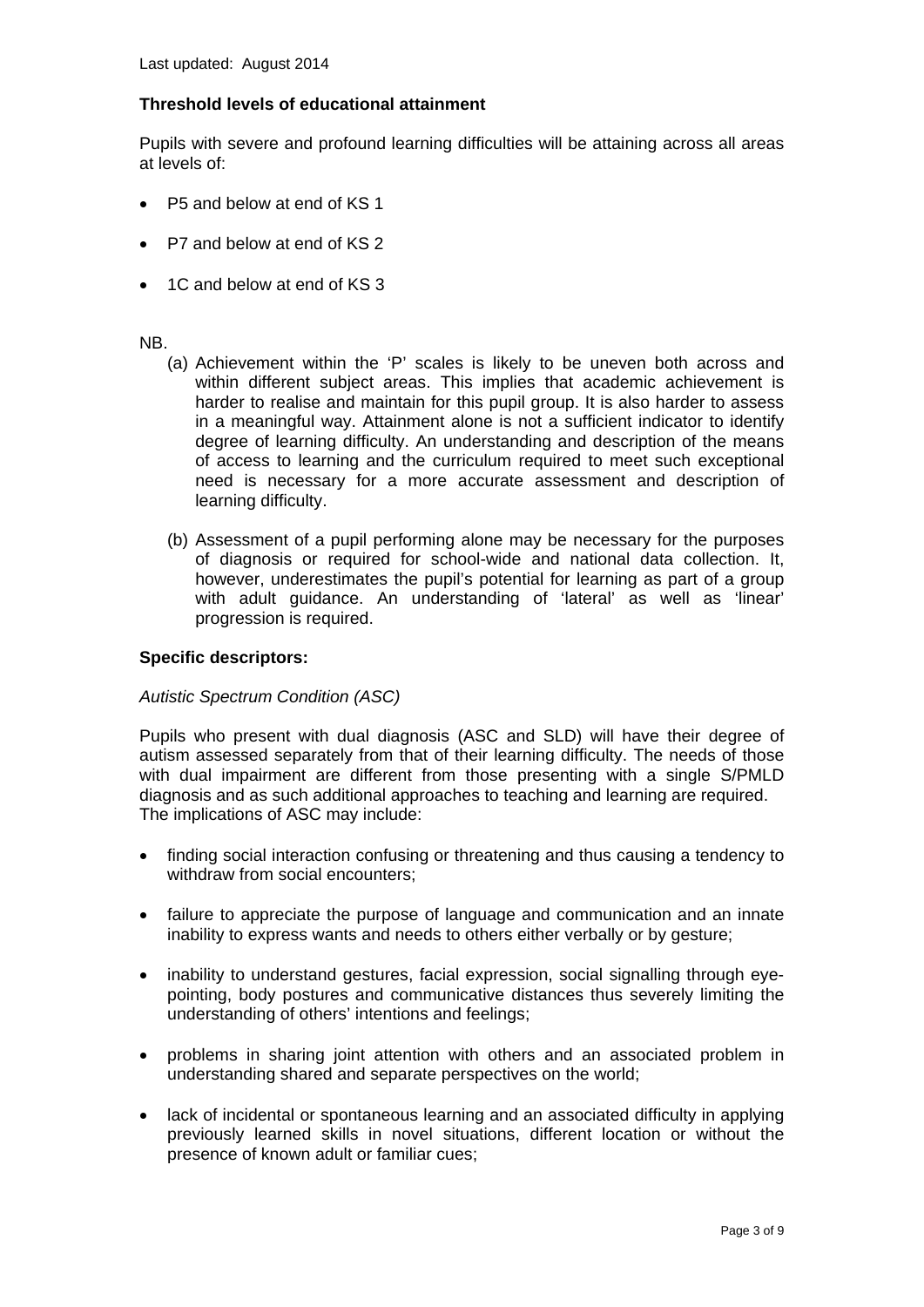- inflexible patterns of behaviour and an over reliance on regular routines which if interrupted may result in confusion or distress;
- limited or no control over channelling of attention which may be either totally unfocussed resulting in an inability to filter out redundant information or alternatively so tightly locked to a task or sensation that all other stimulus is blocked out;
- problems with sensory modulation giving rise to adverse reaction in the presence of certain sounds, sights (colours, space, movement in visual field) and touches.

## *Sensory and Physical*

The degree of learning difficulty concerning pupils with multi-sensory impairment (MSI) will be assessed when the extent of the sensory impairment is clinically determined and subsequent educational input delivered. The implications of such sensory impairment may include:

- restricted movement limiting the development of exploratory play and attention control;
- limited experience of encountering and exploring objects and surfaces resulting in lack of object concept/cause and effect/object permanence;
- distorted perception of tactile sensation so that anything touched will give feedback different to what the adult would expect;
- poor proprioceptive feedback limiting awareness of and ability to control own body position or movements;
- reduced impact of distant sensation resulting in lowering of motivation to explore.

There may also be additional medical factors that will also adversely affect the receptiveness and ability to react and respond to teaching. Overall the educational implications of sensory and physical impairment for pupils with severe and profound learning difficulties may include:

- reduced cognitive, physical and fine-motor ability to engage with the curriculum in a meaningful way;
- reduced cognitive ability to anticipate future events or results of own actions;
- reduced awareness of self and others and restricted ability to develop social communication and interaction skills.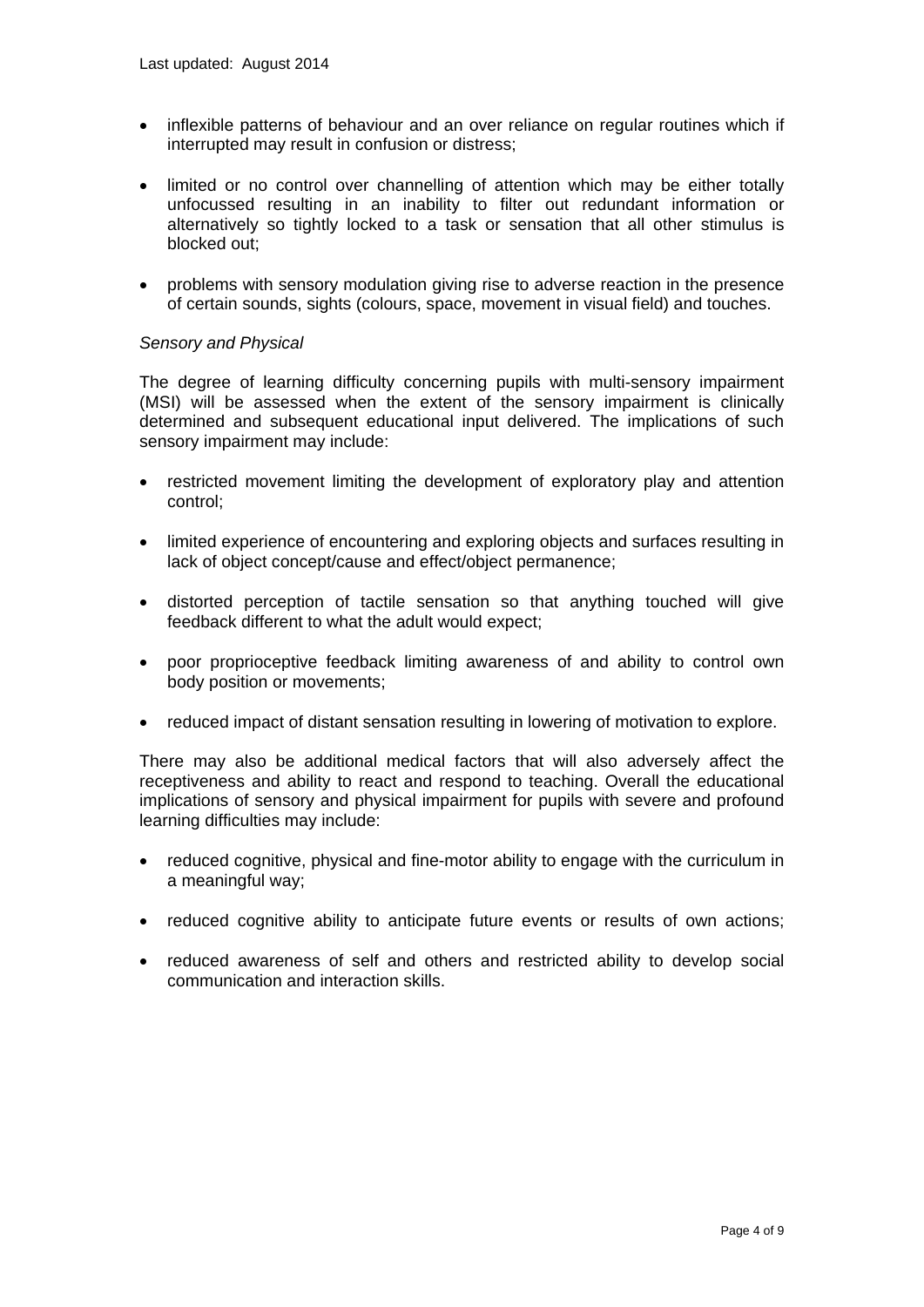## *Pre-school*

Children are likely to be functioning at significantly below their chronological age; at or below half their chronological age in most areas of development. They may have an inconsistent development profile.

Observational assessment, recorded through the Early Years Foundation Stage Profile or similar, will demonstrate that these children are unlikely to be able to access the mainstream curriculum and/or interact with their peers even with reasonable adjustments and with considerable support.

## **MLD Schools**

Pupils will be receiving, and will continue to require, additional educational provision to help them access the curriculum.

Many will have complex difficulties and learning will be affected by one or more of the following: social, emotional and mental health; speech and language difficulties; social and communication difficulties; sensory impairment.

- Despite appropriate intervention their needs may not be able to be met by normal differentiation and the flexibilities of the national curriculum in a mainstream school.
- Require additional educational provision to help them to access the curriculum.
- Have much greater difficulty than their peers in acquiring basic literacy, numeracy and social skills, i.e. 3 National Curriculum Levels below their peers. Their understanding of concepts is poor. They may also have associated speech and language delay, low self-esteem and low levels of concentration, commensurate with their moderate learning difficulties.
- Require varying levels of inter-agency co-operation and planning.
- Require additional support in many areas of the curriculum to acquire basic learning skills and social competencies. This may be in the form of advice from specialist services and carried out by school staff.
- Require additional support (in small groups and 1:1 support) in many areas of the curriculum to acquire basic learning skills and social competencies.
- There is a lack of acceptable progress within the curriculum. Pupil profiles show no progress or regression in some subject areas

Where there has been standardised testing of cognitive functioning pupils will be assessed as significantly below average (less than the  $2<sup>nd</sup>$  percentile at the full scale quotient).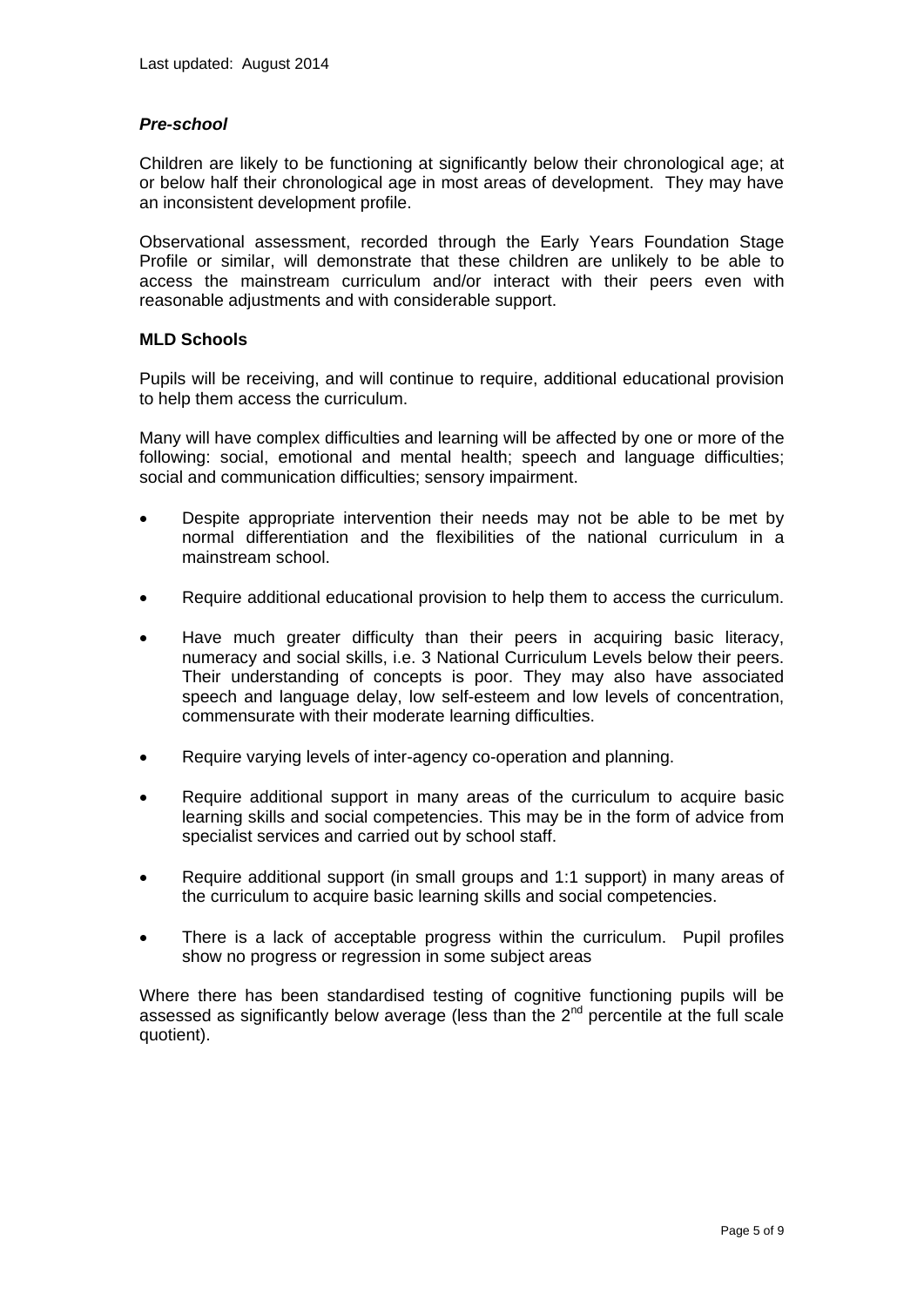## *School-age*

Pupils will be attaining across all areas at a level of:

- P level 6/7 and below at the end of Key Stage 1
- 1c and below at the end of Key Stage 2
- 2a and below at the end of Key Stage 3

## Entry into the ASC Provision at Grange

The ASC pupil may have a more uneven profile than a typical MLD pupil, but his learning is predominantly within the MLD range.

The pupil has a diagnosis of an autism spectrum disorder. The impact of autism on the child's learning necessitates access the structured support within the TEACCH provision.

The student has difficulties with literal interpretation, processing and social use of language which inhibit social interaction and curriculum access.

The student has a high level of rigidity. Transitions between tasks present the student with particular difficulties hence the child needs additional support.

Obsessions interfere or inhibit learning.

ASC has a significant impact on the students' ability to access the curriculum which necessitates between 20% to 100 % of the curriculum being delivered by specialist ASC staff within the provision.

The student has a high level of anxiety which present barriers to learning. The provision offers a safe haven where staff can problem solve / provide supportive strategies in response to student's reactions to stress.

It is acknowledged that time required in the provision will vary. e.g. In times of stress, the time taught within the provision may increase.

The student needs to be taught and supported by specialist staff with a sound knowledge of ASC to support their social, emotional and communication needs. The pupil needs to be taught in small groups and elements of teaching needs to be delivered on a one – one basis.

A high level of visual instruction and adaption is required to access lessons. Some of this needs to be delivered on a one to one basis.

Social skills need to be directly taught. The student needs regular intervention to facilitate social interactions. There are frequent difficulties due to the student's lack of understanding of the motives of others, perceived bullying; physical responses to misunderstandings etc.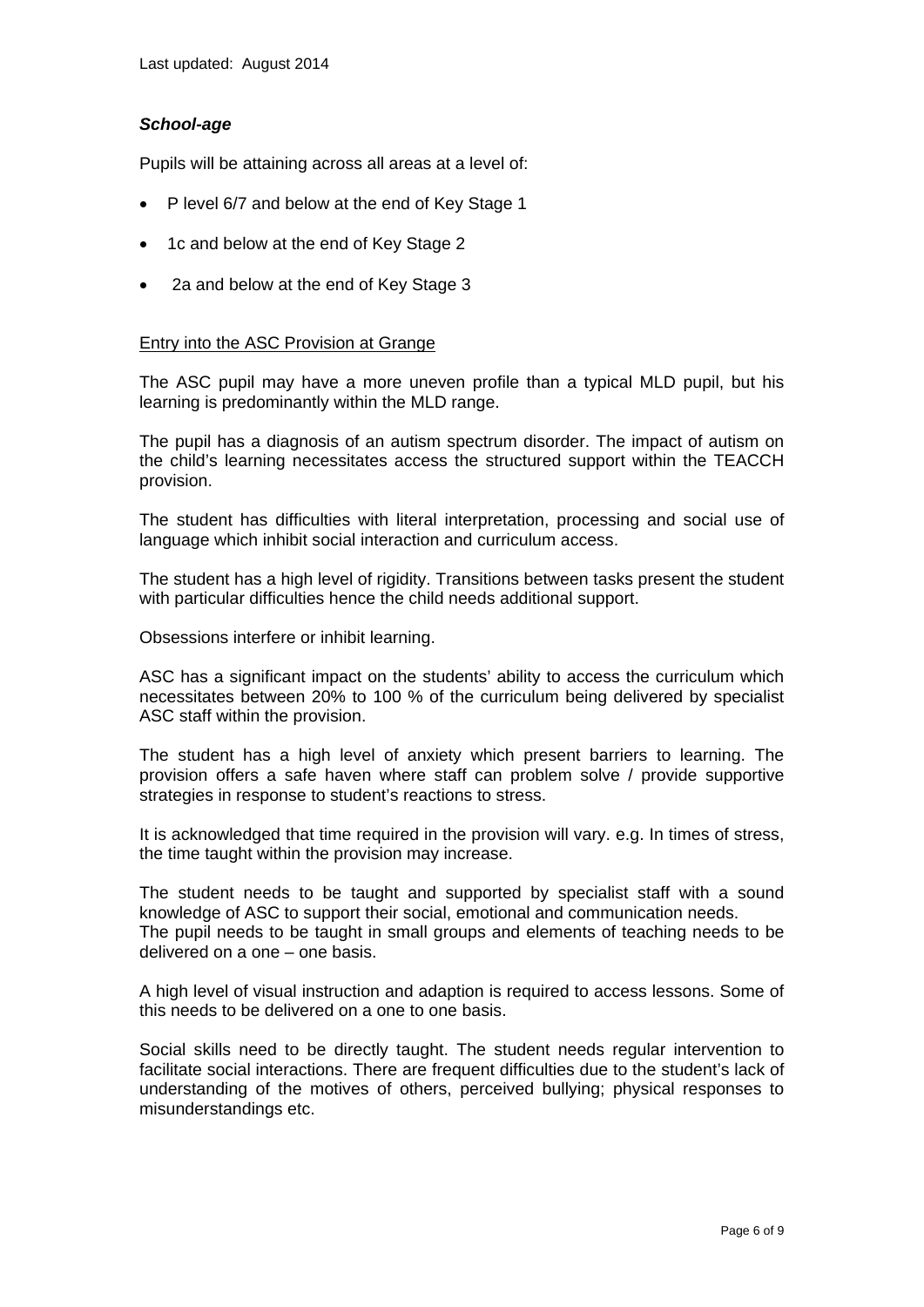# **PD School**

Pupils will have a physical disability and or complex medical needs as their prime area of need which limits their ability to make progress across all areas of development. They are likely to have one of the following associated with their physical or medical condition: a lifelong learning disability, a visual impairment, a hearing impairment, a communication difficulty and a need for some social and emotional support.

Due to their physical and associated learning difficulties, all pupils will require specialist support and access to an appropriately differentiated Early Years Foundation Stage and National Curriculum.

Many children will have complex needs including the requirement for medical interventions, multi sensory support and access to alternative and augmentative communication.

The cognitive levels of the children will mean they have the potential to achieve above the level of pupils admitted to a school for pupils with Severe Learning Difficulties (SLD) i.e. the potential to achieve at a level for pupils with Moderate Learning Difficulties (MLD) or mainstream ability. Attainment levels may range, however, from age appropriate levels of attainment to the early P levels.

Pupils are likely to have a life long disability. Many will have limited self help and personal care skills; all will require some support in these areas.

Pupils may exhibit inappropriate social behaviours requiring a higher level of adult support. Few children, due to their physical and learning difficulties are likely to become fully independent adults and may require life long support.

Even with additional resources/access provided by the LA, mainstream or MLD schools would not reasonably be able to provide for these pupils. In addition to their learning needs pupils may have some of the following:

- Significant mobility difficulties requiring specialised equipment and considerable adult support. Many pupils will have lifelong dependence upon an adult for their mobility needs, having no independence of mobility.
- Significant difficulties with self help, personal care and independence skills and in many cases may be totally dependent upon an adult for their care and never be able to achieve independence in their own care.
- Significant difficulties with communication and may be totally non-verbal communicators requiring expert teaching and the use of additional and augmentative communication systems and devices in order to access the curriculum.
- Significant nursing needs associated with their physical disability or medical condition. They may require, for example, gastrostomy feeds, regular medication, catherisation or tracheotomy care and intensive daily health care input. Few of these pupils will become independent even in adult life.
- Pupils may have deteriorating and life-limiting medical and physical conditions requiring considerable medical, physical and emotional support for themselves and their families.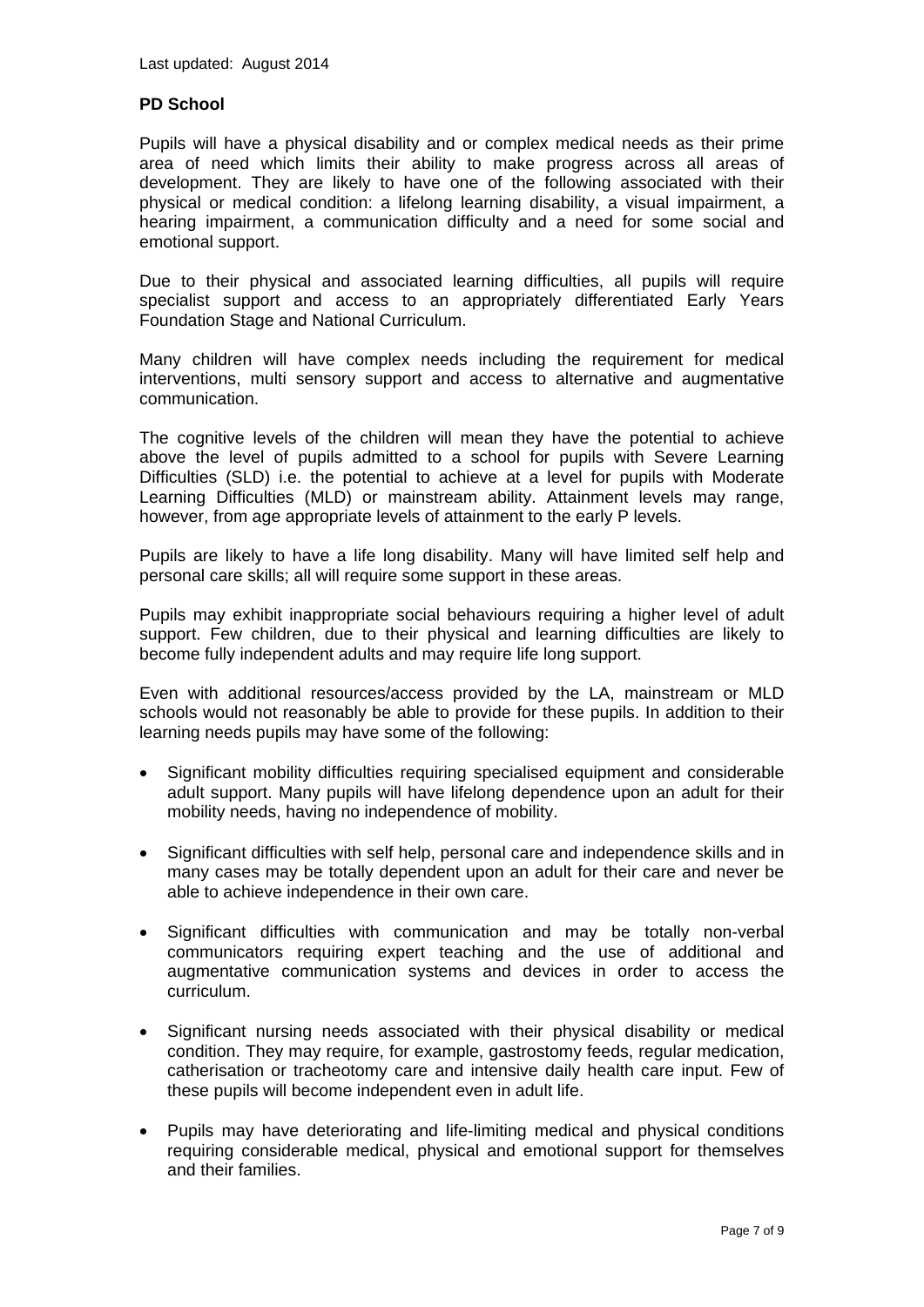- Pupils may have been involved in a trauma or accident or have become disabled due to a sudden illness and therefore require specialised medical, physical, social and emotional support.
- Pupils may have physical disabilities and/or complex medical needs and have become vulnerable and isolated in mainstream schools because the learning and social opportunities have not suited their needs and have adversely affected their ability to learn and make progress.
- Pupils will require specialised access to the National Curriculum and an adaptation of the curriculum that allows for key areas specific to need to be prioritised: personal independence, communication, mobility, physical and health care, access to technology and life and social skills. The National Curriculum in isolation, and delivered in a mainstream environment, will not be appropriate to meet their needs. Pupils will require small class groups, individual teaching and a high degree of adult intervention.

## **Early Years Foundation Stage (EYFS)**

- Children will have significant physical disabilities or medical conditions as their prime area of need which limits their access to the curriculum and means that their physical safety and development is likely to be compromised in a mainstream environment.
- Children are likely to be functioning at significantly below their chronological age in all areas of their development. They may have an inconsistent development profile.
- Children will require a holistic approach to education with access to a range of therapies including physiotherapy, occupational therapy, speech and language therapy.

## Post 16 Provision in Bedford Borough

- Provision for pupils Post 16 will be available at St John's School for pupils with Severe Learning Difficulties. The admission guidance for St John's school will apply for admission to the Post 16 provision.
- Provision for pupils Post 16 will be available at Ridgeway School for pupils with Moderate Learning Difficulties as well as for pupils with Physical Disabilities/Complex Medical needs.
- The admission guidance for Ridgeway School will apply for those with Physical Disabilities/Complex Medical needs.
- The admission guidance for MLD Placement will apply for Post 16 pupils with Moderate Learning Difficulties requesting placement at Ridgeway Post 16 Provision.
- There may be some pupils with ASC as their primary need who may have their needs best met at St John's Post 16 Provision more appropriately than Ridgeway Post 16 Provision. These cases will be considered by the panel and on consultation with parents and both Special Schools in order to ensure the most appropriate Post 16 placement within Bedford Borough for these pupils.